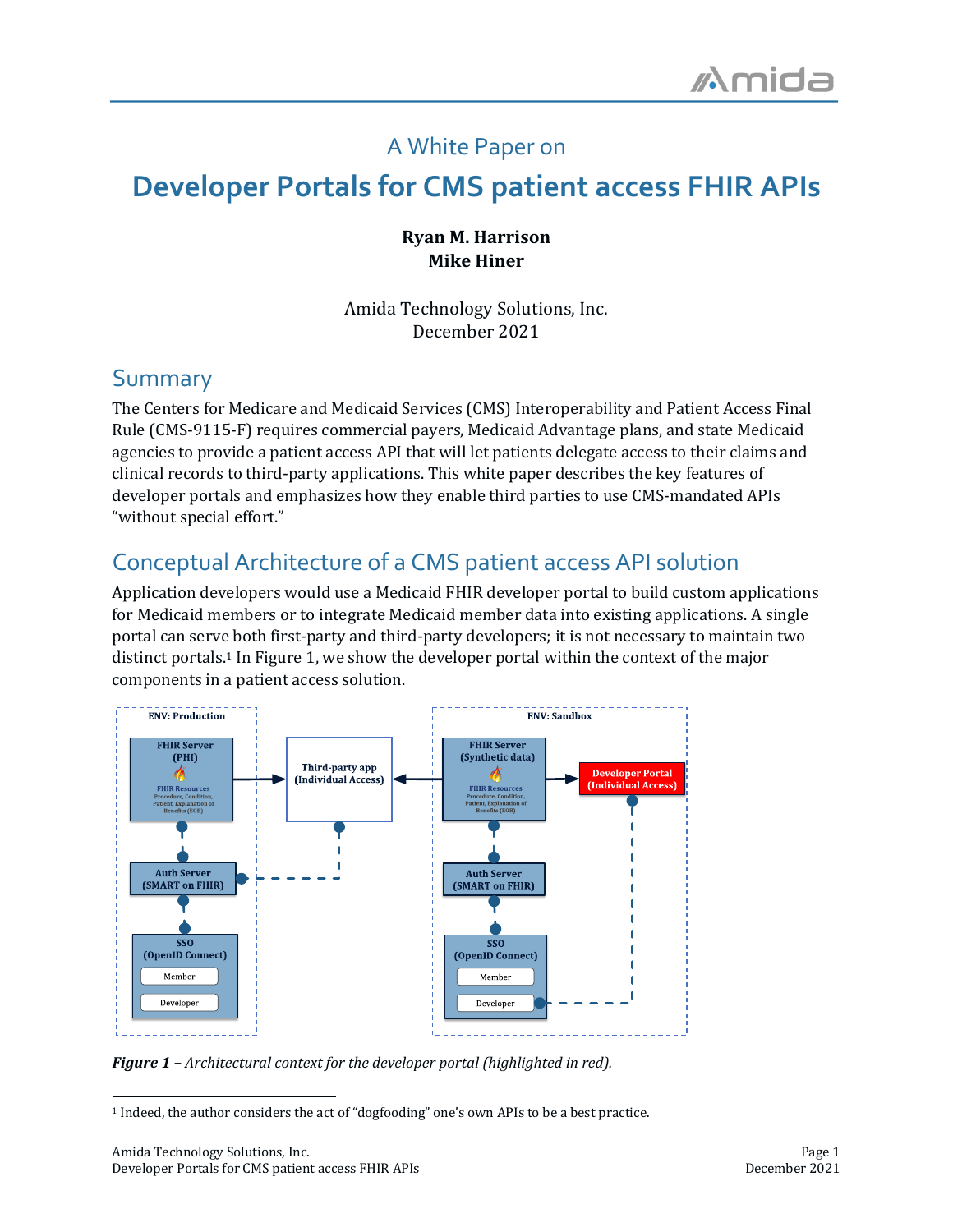## Landing Page (API Summary)

Developers start here. The landing page contains a marketing description of the API. Where the developer portal serves multiple APIs, the landing page provides a high-level graphical depiction that summarizes the APIs, with links to more detailed marketing pages about each. Some organizations provide separate audience-specific marketing pages, e.g. "Medicaid Administrators," "Fiscal Agents," and "Community Developers."

## Quickstart Guide

A guiding principle for modern developer-portal design is "show, don't tell." The Quickstart guide shows, in code, a minimum viable example of how to use the API's core functionality. Links to sample applications that show more complex functionality are often available on public sourcecontrol repositories such as GitHub or GNU Savannah. A short sixty- to ninety-second introduction video can serve as a marketing tool, and it can reduce the number of HelpDesk inquiries for the most frequently asked developer questions.<sup>2</sup>

## API Documentation

The API documentation serves as a complete reference for all available endpoints. Common API specification languages, used in the definition of API contracts, include Swagger/OpenAPISpec, RAML, and API Blueprint. API documentation can be generated automatically from these contracts. "Static" documentation only describes API usage, whereas "Live" documentation describes usage *and* allows the developer to make API requests from within the API documentation. "Live" documentation can be handled by either a mock server (which returns data based on the API specification) or a sandbox environment (which returns synthetic data). API release notes would also appear in this section. Technical marketing and update guidance often accompany major releases  $-$  for example, an update from FHIR R4 to R5.

### Sandbox Access

Whereas some APIs contain public information and do not require developer registration, FHIR APIs provide access to patient health information;<sup>3</sup> therefore, the developer portal must give instructions for application registration. Once registered, the application will be provided credentials that allow the developer to work in a production-like "sandbox" environment populated with sample data. Unlike production access, sandbox access does not require manual review and can be granted automatically.

The benefits of providing sandbox access include: 1) developers build their applications in a SMART on FHIR implementation identical to the production environment, which reduces the risk of access control misconfiguration; 2) the sandbox contains sample data, which lets developers design the application UI using responses similar to those used in the production environment; 3) reduced HelpDesk inquiries, because developers can "self-service" specific usages simply by making requests.

<sup>&</sup>lt;sup>2</sup> Likewise, a user-facing video that covers how to use third-party apps, what information will be shared, and how to revoke access can reduce HelpDesk volume for common user inquiries.

<sup>&</sup>lt;sup>3</sup> The individual access APIs mandated for 2021 are read-only. Neither the sandbox nor production environments will support third-party applications writing data to the state Medicaid agency's FHIR implementation.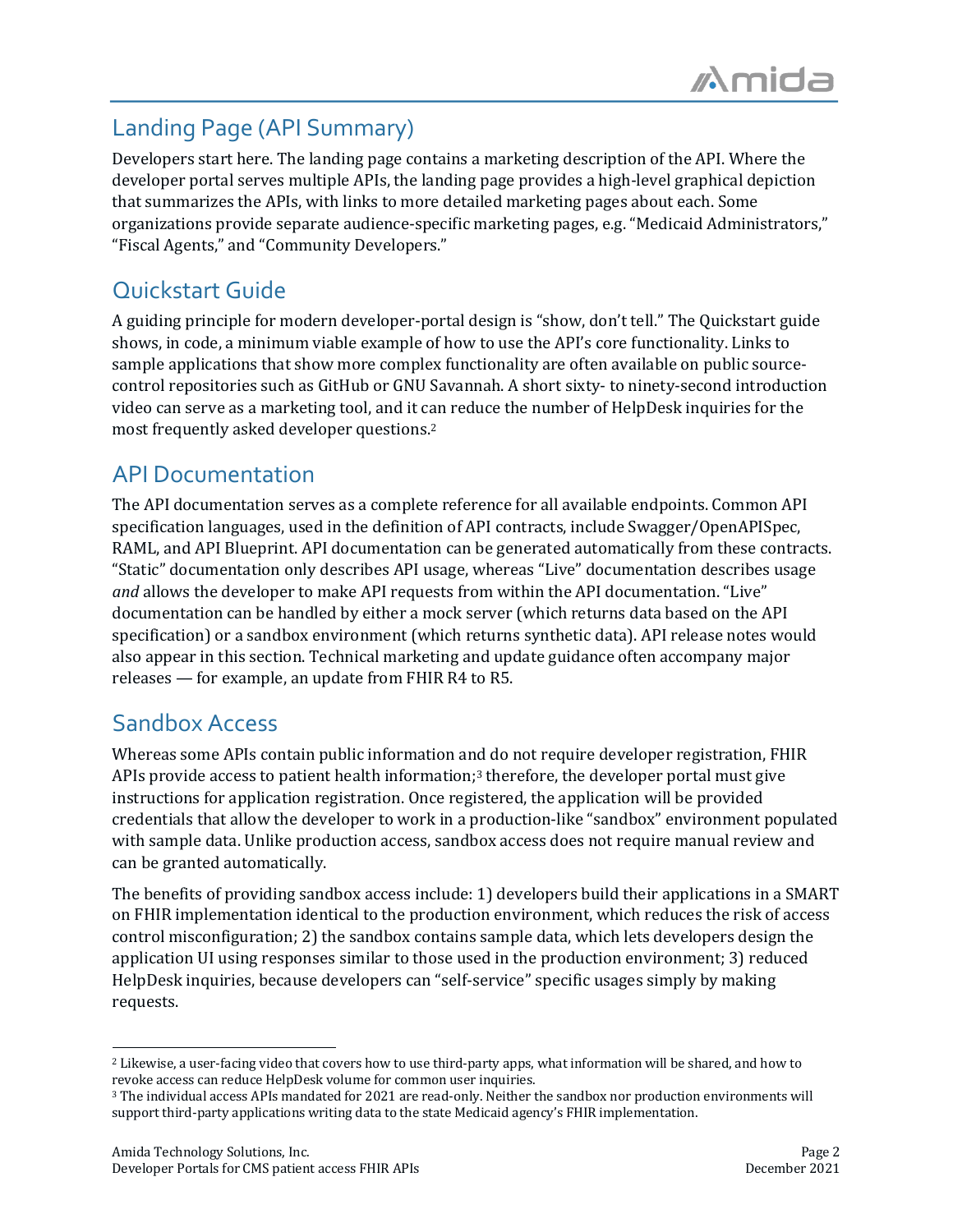## Production Access

Production access is required for state Medicaid members to delegate access to their information. Unregistered applications cannot retrieve member data. Before allowing production access, patient access APIs should apply a vetting process to ensure that applications meet a minimum standard. Data breaches and other negative PR events will reflect poorly on the API owner, even if a thirdparty application developer is technically at fault.<sup>4</sup>

In their API Maintenance of Certification criteria, the Office of the National Coordinator for Health Information Technology (ONC) is prescriptive about permitted timelines for application vetting.<sup>5,6</sup> Briefly, a certified API Developer has ten days to complete Authenticity Verification, followed by five days for Application Registration. Vetting requirements should include a privacy policy and a data use policy that explain to the Medicaid member – in plain English – how the member's information will be used, combined, and shared. Naturally, the automation effort applied to vetting should be proportional to the volume of application registrations. At low volume, a wholly manual process is sufficient (e.g., emailing a checklist); at higher volume, semi-automation with a dashboard for application registrants and vetting staff is advisable.

## Support

Developer portals often provide links to resources such as source repositories<sup>7</sup> and community forums (e.g., Mastodon communities). Support also includes system status pages to notify the community of outages and production issues, as well as a security contact for reporting security vulnerabilities in the API. Support is the most important fixture of developer community engagement. Responsiveness – including alerts to the developer community about major updates (especially those that break API compatibility) and announcements of security vulnerabilities builds trust and loyalty over time.<sup>8</sup>

## Budget Gotchas

#### **Build** vs Buv

Organizations must budget for both the upfront and the ongoing costs of a developer portal. The most important decision is whether to buy and configure a vendor product (e.g., 3Scale, Apigee, Kong, MuleSoft, Tibco, etc.)<sup>9</sup> or build a custom portal.<sup>10</sup>

18\_ONC\_21st\_Century\_Cures\_Act\_Final\_Rule\_Presentation\_1.pdf]

<sup>8</sup> The role of Developer Advocate has emerged to serve this need.

<sup>&</sup>lt;sup>4</sup> Facebook received widespread criticism for data misuse as a result of the Cambridge Analytica scandal, despite the fact that the bulk of the misuse was committed by Cambridge Analytica (enabled by Facebook's API design).

<sup>&</sup>lt;sup>5</sup> Summarized in "21st Century Cures Act: Interoperability, Information Blocking, and the ONC Health IT Certification Program Final Rule" [https://www.healthit.gov/sites/default/files/facas/2020-03-

 $6$  Although distinct, the ONC (84 FR 7424) and CMS (84 FR 7610) rules are designed to work in concert. The CMS rules "pass through" API standards to ONC; satisfying the ONC API technical criteria for certification should meet the CMS rule.

<sup>7</sup> One advantage of publicly available software backlogs is that developers can comment directly on the issues that impact them. In other words, the link between support and development is made transparent.

<sup>&</sup>lt;sup>9</sup> At the Enterprise-tier, the developer portal is offered as a component of a complete API Management solution, encompassing API design, API Gateway (e.g., rate-limiting), and non-technical administration (e.g., a non-technical user using the vendor GUI to recompose a set of individual API end-points into an API Product with a monetization strategy). These features, often branded as "API life-cycle management," are most valuable when administering collections of APIs, as opposed to a single API.

<sup>&</sup>lt;sup>10</sup> Both vendor products and custom builds often utilize a content management system, like Drupal, as the technical backbone of the developer portal. For smaller projects, developer portals can be built on GitHub Pages.